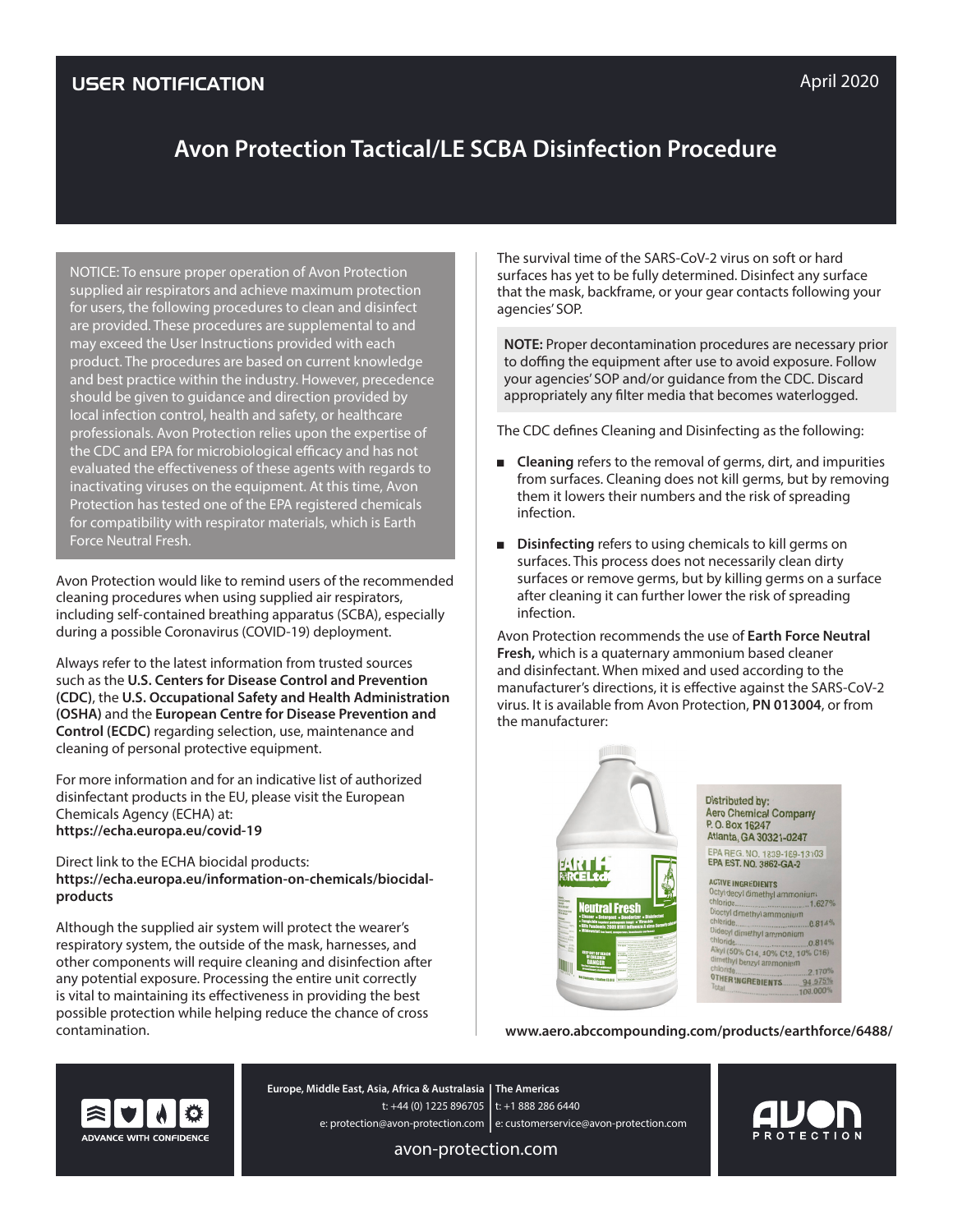# **Avon Protection Tactical/LE SCBA Disinfection Procedure**

This product is EPA registered and may be found on "List N: Disinfectants for Use Against SARS-CoV-2" at the EPA website: **www.epa.gov/pesticide-registration/list-n-disinfectants-useagainst-sars-cov-2**

In lieu of the recommended Neutral Fresh for disinfecting, which may not be readily available during a shortage, other quaternary ammonium-based disinfectants may be utilized at the user's discretion, preferably if they are registered with the EPA and found on List N via the link above. Guidelines for selecting other "quat" disinfectants would be pH in the range of 5-9, with a neutral pH of about 7 being closer to ideal.

- Review datasheet of an available quaternary ammonium chloride disinfectant.
- Verify the EPA registration number is found on List N via the link above (only the first two sets of number, xxxx-xxx, are needed).
- Verify the pH of the disinfectant, when mixed to the recommended dilution, is in the 5-9 pH range (some are very high, 11-12, prior to dilution, but are in the acceptable range once mixed as recommended).
- Contact Avon Protection for any questions or assistance.
- If EPA List N products are not available in your region, alternate quaternary ammonium agents may be approved for use on a case-by-case basis by emailing the proposed product information to Customer Service.

## **Cleaning/Disinfecting Procedure**

Perform the following procedures with appropriate PPE per the CDC or your agencies' SOP, using chemicals prepared per manufacturer's directions. Consult the Avon Protection User Instructions for additional details.

**NOTE:** Avon Protection does not recommend cleaning or disinfecting internal filter media. The hard plastic filter outer housing may be cleaned by wiping the surface with a damp cloth soaked in the disinfectant solution until visibly wet for the appropriate contact time, followed by a cloth soaked in clean water and air drying. If filter plugs and caps are available, they should be used to help prevent liquid from entering the filter housing.

### **FM53/54/PC50+ Facemask**

- Remove H-CDV demand valve regulator from the mask.
- If applicable, remove the used filter canister from the respirator and dispose of properly in accordance with any local health and safety regulations. NOTE: If the canister becomes water logged then discard appropriately. A canister becomes ineffective if immersed in, or heavily soaked with, liquid.
- Remove the communications lead, microphone assembly, and voice projection unit, if attached.
- Remove the protective hood if attached.
- Disengage the drink coupler from its housing and from around the VREU main body (if applicable).
- Remove the air deflectors and inlet/outlet disk valves.
- Remove the vision correction frame and outserts, if fitted.
- Immerse the mask in warm water containing the properly mixed disinfectant.
- **CAUTION:** Chlorine bleach solutions are not recommended.
- Agitate the mask in this solution, wiping with a soft, lint-free cloth particularly under the main seal and inner mask.
- Allow the mask to remain in the solution for 10 minutes for the disinfectant to be effective.
- Remove the mask and shake off the excess solution.
- Rinse the mask in clean warm water to remove all traces of solution.
- Shake off excess water, then dry with clean, lint-free dry cloth. Do not use tissue or paper towels to dry.
- Separately clean the external components by wiping the surface with a damp cloth soaked in the disinfection solution until visibly wet for the appropriate contact time, followed by a cloth soaked in clean water and air drying.



**The Americas Europe, Middle East, Asia, Africa & Australasia** t: +44 (0) 1225 896705 | t: +1 888 286 6440 e: protection@avon-protection.com | e: customerservice@avon-protection.com

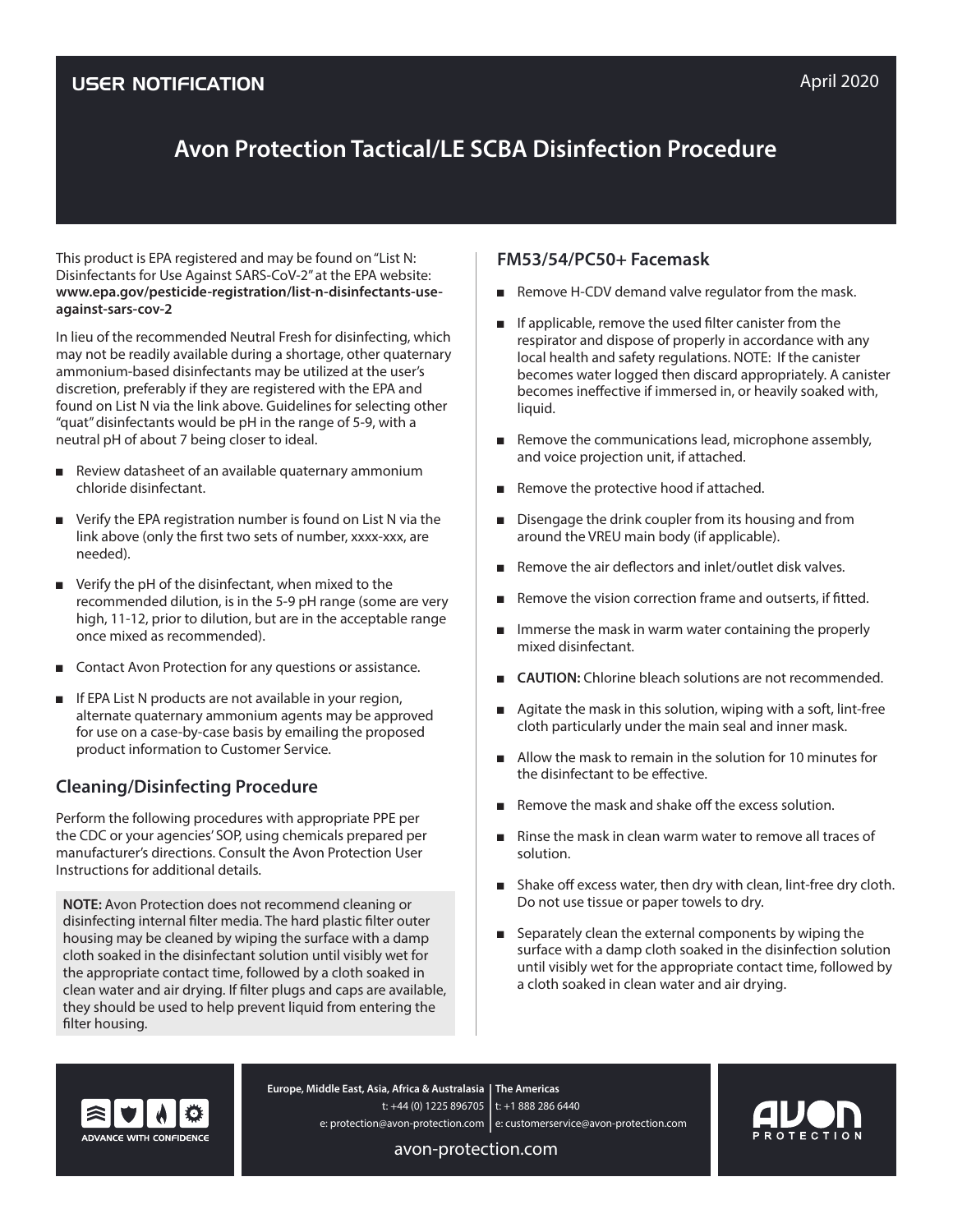# **Avon Protection Tactical/LE SCBA Disinfection Procedure**

- To clean the hydration system (if applicable), fill a canteen with the disinfectant solution and attach to the drink coupler. Open drink valve and allow solution to run through and out of the internal drink tube.
- **Rinse with clean water TWICE.**
- Replace the inlet/outlet disk valve $(s)$  and air deflectors, ensuring they are properly aligned.
- Take extra care that the fabric head harness and entire facepiece is fully dry before final stowage.
- Replace the mask components and store ready for use.

#### **Key points to remember when disinfecting a facemask:**

- Use the proper chemical disinfectant.
- Mix per the chemical manufacturers' directions.
- Allow for proper contact time.
- Thoroughly rinse chemical from the mask, drink system, and external components.
- Thoroughly dry mask and head harness prior to stowage.

### **H-CDV Demand Valve Regulator**

- Clean the external surface by wiping with a damp cloth soaked in the disinfectant solution until visibly wet for the appropriate contact time, followed by a cloth soaked in clean water and air drying.
- Connect H-CDV to source of clean breathing air and Deactivate the First Breath mechanism to allow mass air to flow through the regulator for at least 10 seconds to ensure the interior is dry.

### **SCBA Backframes**

- Do not disconnect the cylinder prior to cleaning or disinfection.
- To clean: Remove any dirt or debris with a brush or a sponge using mild neutral soap and warm water.
- To disinfect: Mix the approved disinfectant, then apply using a brush, sponge, or spray. Be sure to coat the entire apparatus with the solution. Allow to remain in contact for the recommended time.
- Rinse: Use low pressure water to thoroughly rinse and remove all disinfectant solution.
- Dry: Wipe dry, then allow to air dry.
- Perform a functional test prior to returning to service.

#### **Key points to remember when disinfecting a backframe:**

- Do not disconnect the cylinder until after the unit has been final rinsed.
- Pay particular attention to textiles such as harness, sleeves, and buddy breather pouches.
- Wipe down and allow to dry fully.
- Perform a functional test prior to returning to service.

The Centers for Disease Control also have additional guidelines for cleaning and disinfection:

#### **https://www.cdc.gov/coronavirus/2019-ncov/community/ home/cleaning-disinfection.html**

**Alcohol:** Although alcohol is not recommended for use on the SCBA, it is described on the CDC website, with concentrations for proper disinfection to be 70-90%, either **isopropyl** or **ethyl alcohol**. **NEVER** use methanol as it is extremely poisonous.

As with any disinfectant, a minimum contact time is necessary to be effective. Also be mindful that alcohol is extremely flammable and evaporates quickly, making it difficult to obtain the minimum contact time.



**The Americas Europe, Middle East, Asia, Africa & Australasia** t: +44 (0) 1225 896705 | t: +1 888 286 6440 e: protection@avon-protection.com | e: customerservice@avon-protection.com